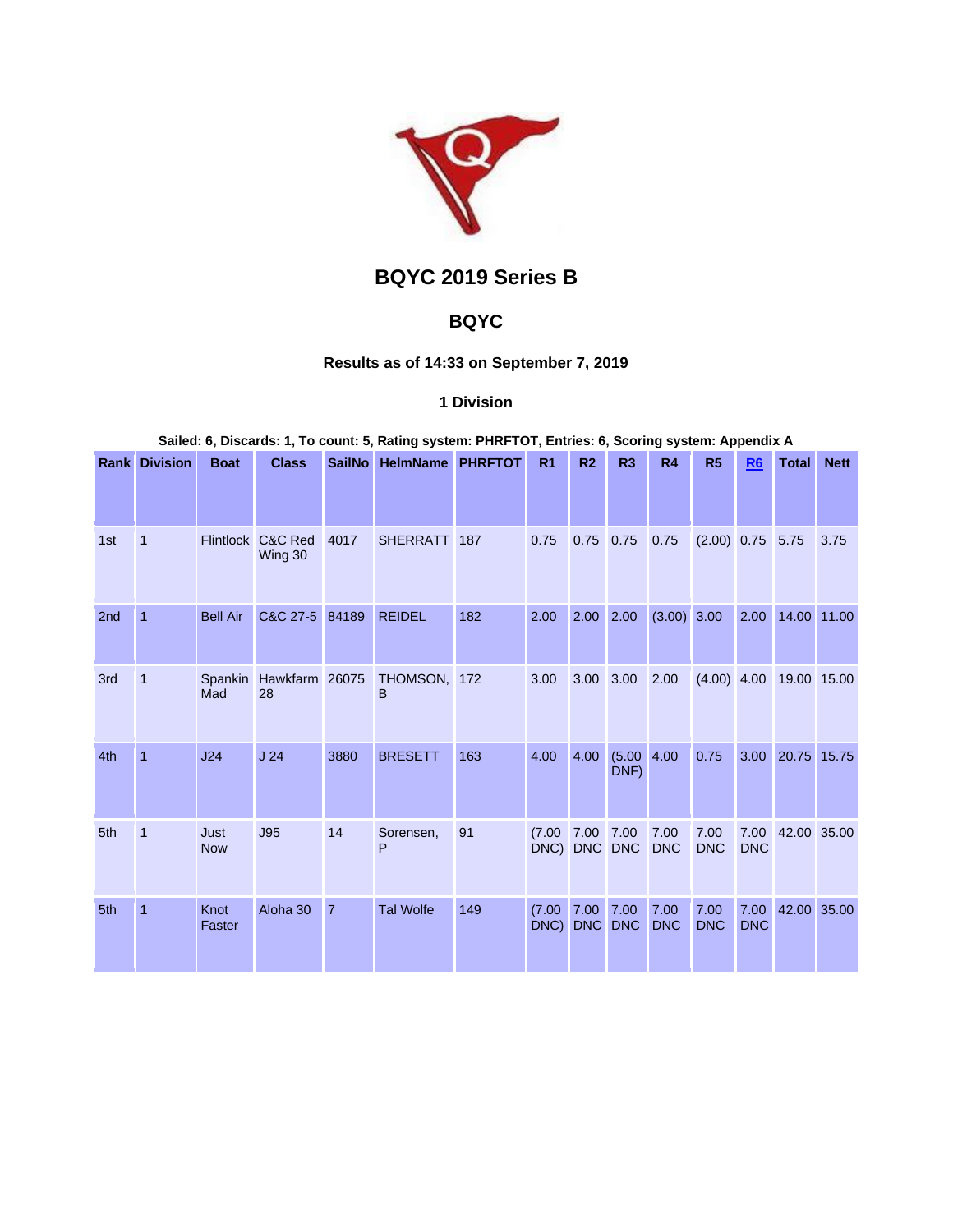## **3 Division**

|     |                      |                              |                               |               |                 |                | Sailed: 6, Discards: 1, To count: 5, Rating system: PHRFTOT, Entries: 11, Scoring system: Appendix A |                         |                          |                                       |                          |                            |              |             |
|-----|----------------------|------------------------------|-------------------------------|---------------|-----------------|----------------|------------------------------------------------------------------------------------------------------|-------------------------|--------------------------|---------------------------------------|--------------------------|----------------------------|--------------|-------------|
|     | <b>Rank Division</b> | <b>Boat</b>                  | <b>Class</b>                  | <b>SailNo</b> | <b>HelmName</b> | <b>PHRFTOT</b> | R <sub>1</sub>                                                                                       | R2                      | R <sub>3</sub>           | R4                                    | R5                       | R6                         | <b>Total</b> | <b>Nett</b> |
| 1st | 3                    |                              | Grayling Grampian<br>26 OB    | 431           | <b>COOKE</b>    | 230            | 0.75                                                                                                 | 0.75                    | 0.75                     | $(4.00)$ 2.00                         |                          | 2.00                       | 10.25 6.25   |             |
| 2nd | $\mathbf{3}$         | <b>Beowulf</b>               | Niagara<br>26 OB              | 147           | THOMSON, A      | 206            | 3.00                                                                                                 | 2.00                    | 3.00                     | (6.00) 0.75                           |                          | 0.75                       | 15.50 9.50   |             |
| 3rd | 3                    | Chudan                       | Tanzer 26                     | 497           | <b>CORBETT</b>  | 238            | 2.00                                                                                                 | 3.00                    | 2.00                     | 2.00                                  | 3.00                     | (12.00 24.00 12.00<br>DNC) |              |             |
| 4th | $\mathbf{3}$         | <b>Brave</b><br>and<br>Crazy | Tanzer 22 2104                |               | GOUDESEUNE 250  |                | $(12.00 \ 4.00$<br>DNC)                                                                              |                         | 5.00                     | 3.00                                  | 5.00                     | 3.00                       | 32.00 20.00  |             |
| 5th | 3                    | Quinte                       | Hullmaster 19<br>31           |               | <b>SHAW</b>     | 253            | (6.00)                                                                                               | 5.00                    | 4.00                     | 5.00                                  | 4.00                     | 4.00                       | 28.00 22.00  |             |
| 6th | $\overline{3}$       |                              | Deboate Tanzer 26             | 726           | Campbell        | 246            | 4.00                                                                                                 | $(12.00 \ 7.00$<br>DNC) |                          | 7.00                                  | 12.00 6.00<br><b>DNC</b> |                            | 48.00 36.00  |             |
| 7th | 3                    | Green<br>Onion               | <b>Shark</b>                  | 99            | Stephen Brown   | 219            | 5.00                                                                                                 | $(12.00 \ 6.00$<br>DNC) |                          | 8.00                                  | 12.00 5.00<br><b>DNC</b> |                            | 48.00 36.00  |             |
| 8th | $\overline{3}$       | Irish                        | Catalina<br>Rover III 30 TMBS | 6135          | <b>SULLIVAN</b> | 183            | (12.00)<br>DNC)                                                                                      | 12.00<br><b>DNC</b>     | 12.00 0.75<br><b>DNC</b> |                                       | 12.00<br><b>DNC</b>      | 12.00<br><b>DNC</b>        |              | 60.75 48.75 |
| 9th | 3                    | Vertigo                      | <b>SHARK</b><br>24            | 614           | Holland         | 232            | $(12.00 \ 12.00$<br>DNC)                                                                             | <b>DNC</b>              | <b>DNC</b>               | 12.00 12.00 12.00 12.00<br><b>DNC</b> | <b>DNC</b>               | <b>DNC</b>                 | 72.00 60.00  |             |
| 9th | $\overline{3}$       | One by<br>Won                | Hunter<br><b>25SD</b>         | 25            | Krock           | 271            | (12.00 12.00<br>DNC)                                                                                 | <b>DNC</b>              | <b>DNC</b>               | 12.00 12.00 12.00 12.00<br><b>DNC</b> | <b>DNC</b>               | <b>DNC</b>                 | 72.00 60.00  |             |
| 9th | $\mathbf{3}$         | Dream<br>Weaver              | Tanzer 26                     | 480           | <b>LLOYST</b>   | 232            | (12.00 12.00<br>DNC)                                                                                 | <b>DNC</b>              | <b>DNC</b>               | 12.00 12.00 12.00 12.00<br><b>DNC</b> | <b>DNC</b>               | <b>DNC</b>                 | 72.00 60.00  |             |

# **Sailed: 6, Discards: 1, To count: 5, Rating system: PHRFTOT, Entries: 11, Scoring system: Appendix A**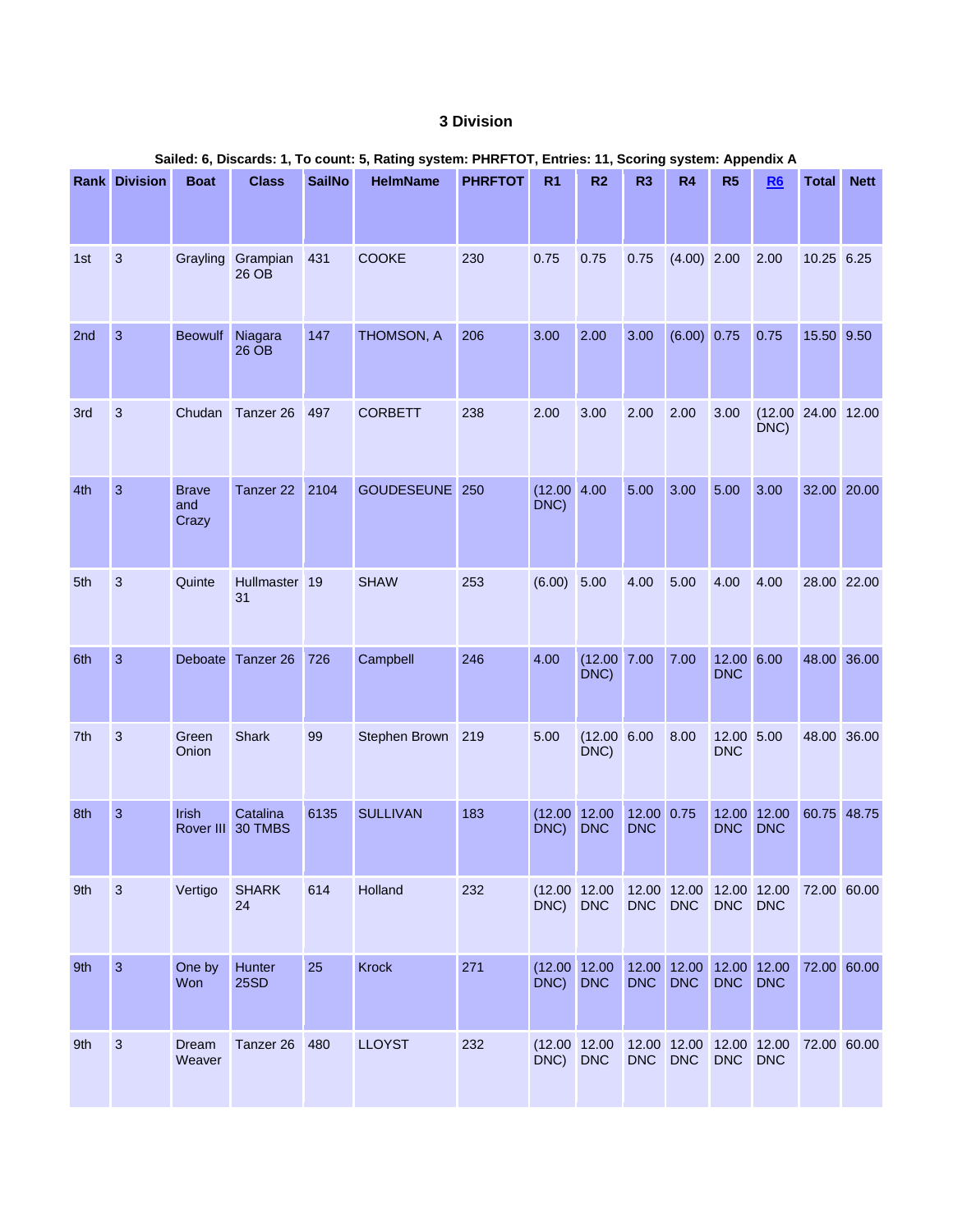### **Shark Division**

|      |                      |                                |                         |               | Salied: 6, Discards: 1, To count: 5, Rating system: PHRFTOT, Entries: 12, Scoring system: Appendix A |     |                      |                         |                      |                          |                      |                       |              |             |
|------|----------------------|--------------------------------|-------------------------|---------------|------------------------------------------------------------------------------------------------------|-----|----------------------|-------------------------|----------------------|--------------------------|----------------------|-----------------------|--------------|-------------|
|      | <b>Rank Division</b> | <b>Boat</b>                    | <b>Class</b>            | <b>SailNo</b> | <b>HelmName PHRFTOT</b>                                                                              |     | R <sub>1</sub>       | R2                      | R3                   | R4                       | R5                   | R6                    | <b>Total</b> | <b>Nett</b> |
| 1st  | <b>Shark</b>         | sPinner                        | <b>SHARK 1769</b><br>24 |               | FINDLATER 219                                                                                        |     | 0.75                 | (2.00)                  | 2.00                 | 2.00                     | 0.75                 | 0.75                  | 8.25         | 6.25        |
| 2nd  | <b>Shark</b>         | Paradox SHARK 1485             | 24                      |               | MUNROE,<br>D                                                                                         | 219 | 3.00                 | $(4.00)$ 0.75           |                      | 0.75                     | 2.00                 | 4.00                  |              | 14.50 10.50 |
| 3rd  | Shark                | Great<br>White                 | <b>SHARK 1880</b><br>24 |               | <b>MACKLIN</b>                                                                                       | 219 | 5.00                 | 3.00                    | (9.00)<br>DNF)       | 3.00                     | 4.00                 | 3.00                  |              | 27.00 18.00 |
| 4th  | <b>Shark</b>         | <b>Stress</b><br><b>Relief</b> | SHARK 612<br>24         |               | <b>STARR</b>                                                                                         | 219 | 6.00                 | 0.75                    | (13.00 5.00)<br>DNC) |                          | 7.00                 | 2.00                  |              | 33.75 20.75 |
| 5th  | Shark                | Mako                           | <b>SHARK 1762</b><br>24 |               | WAGER /<br><b>KENNEDY</b>                                                                            | 219 | 2.00                 | 6.00                    | 4.00                 | 6.00                     | $(8.00)$ 5.00        |                       | 31.00 23.00  |             |
| 6th  | <b>Shark</b>         | Nautical<br>Disaster 24        | <b>SHARK</b>            |               | Giesbrecht                                                                                           | 219 | 8.00                 | 7.00                    | 5.00                 | 9.00                     | 5.00                 | $(10.00)$ 44.00 34.00 |              |             |
| 7th  | Shark                | Unicorn                        | <b>SHARK 1831</b><br>24 |               | <b>BURCHAT</b>                                                                                       | 219 | 7.00                 | 8.00                    | 3.00                 | 8.00                     | (13.00 9.00)<br>DNC) |                       | 48.00 35.00  |             |
| 8th  | Shark                | Rub-a-<br>Dub                  | <b>SHARK</b> 1892<br>24 |               | <b>LEGATE</b>                                                                                        | 219 | DNC)                 | $(13.00 \ 10.00 \ 6.00$ |                      | 7.00                     | 6.00                 | 8.00                  | 50.00 37.00  |             |
| 9th  | Shark                | Grey<br>Hound                  | SHARK 384<br>24         |               | <b>GRAY</b>                                                                                          | 219 | (13.00 5.00)<br>DNC) |                         | 13.00<br><b>DNC</b>  | 4.00                     | 13.00<br><b>DNC</b>  | 6.00                  |              | 54.00 41.00 |
| 10th | Shark                | Airush                         | SHARK 36<br>24          |               | Steinitz                                                                                             | 219 | 4.00                 | (13.00 13.00)<br>DNC)   | <b>DNC</b>           | 13.00 3.00<br><b>DNC</b> |                      | 13.00<br><b>DNC</b>   |              | 59.00 46.00 |
| 11th | Shark                | Cordon<br><b>Bleu</b>          | <b>SHARK</b> 1112<br>24 |               | SALVAGNO 219                                                                                         |     | (13.00 9.00)<br>DNC) |                         | 7.00                 | DNC DNF                  | 13.00 10.00          | 7.00                  | 59.00 46.00  |             |

# **Sailed: 6, Discards: 1, To count: 5, Rating system: PHRFTOT, Entries: 12, Scoring system: Appendix A**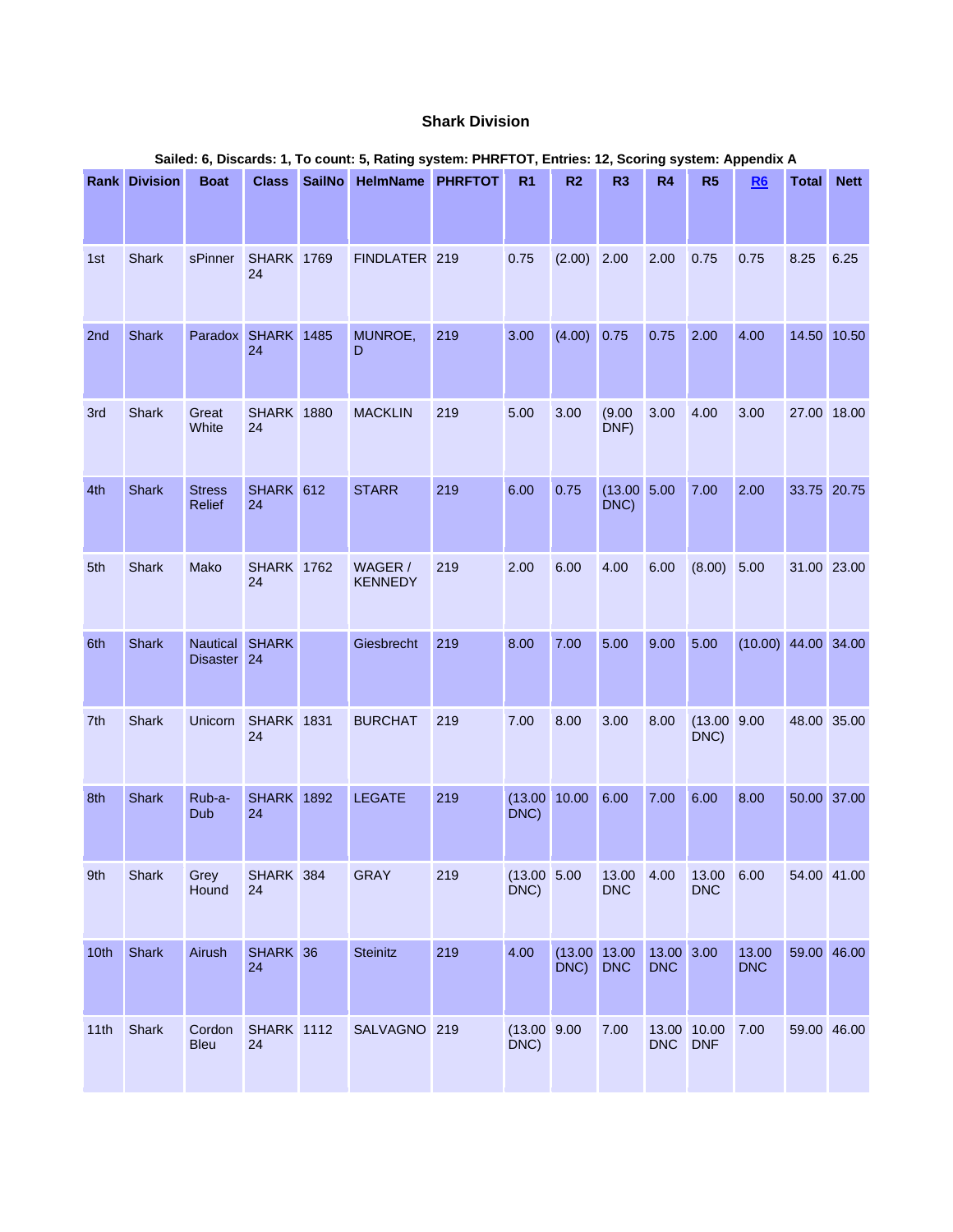|                  | <b>Rank Division</b> | <b>Boat</b>           | <b>Class</b>            | <b>SailNo</b> | HelmName PHRFTOT |     | R <sub>1</sub>           | R <sub>2</sub> | R <sub>3</sub>      | R <sub>4</sub>            | R <sub>5</sub> | $\underline{R6}$    | <b>Total</b> | <b>Nett</b> |
|------------------|----------------------|-----------------------|-------------------------|---------------|------------------|-----|--------------------------|----------------|---------------------|---------------------------|----------------|---------------------|--------------|-------------|
| 12 <sub>th</sub> | <b>Shark</b>         | Tiger<br><b>Niles</b> | <b>SHARK 1489</b><br>24 |               | <b>AKER</b>      | 219 | $(13.00 \ 13.00$<br>DNC) | <b>DNC</b>     | 13.00<br><b>DNC</b> | 13.00 13.00<br><b>DNC</b> | <b>DNC</b>     | 13.00<br><b>DNC</b> | 78.00 65.00  |             |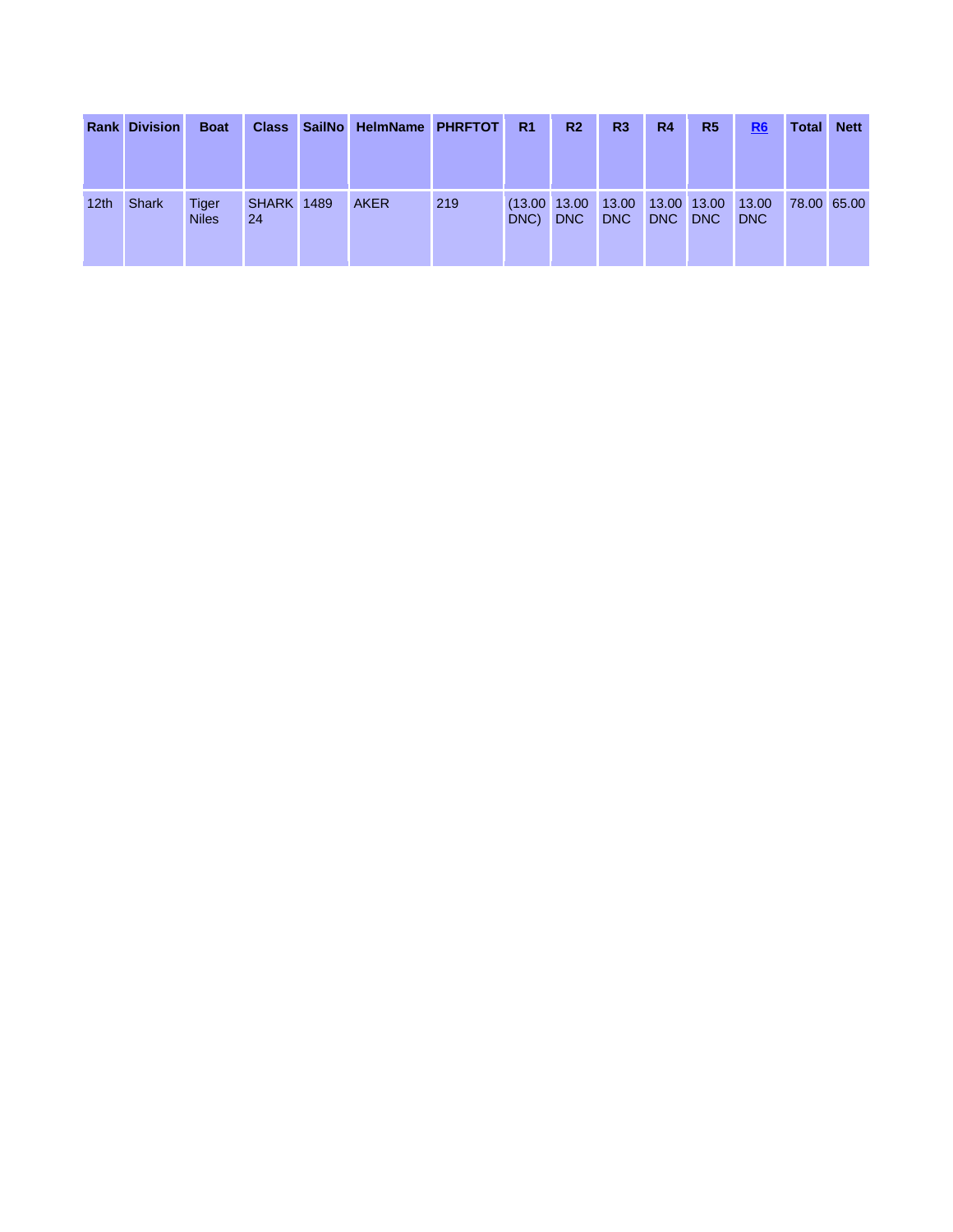#### **2 Division**

|     |                      |                          |                               |               |                         |     | $\alpha$ of $\alpha$ , $\beta$ , $\beta$ , $\alpha$ , $\beta$ , $\beta$ , $\alpha$ , $\beta$ , $\alpha$ , $\beta$ , $\beta$ , $\beta$ , $\beta$ , $\beta$ , $\beta$ , $\beta$ , $\beta$ , $\beta$ , $\beta$ , $\beta$ , $\beta$ , $\beta$ , $\beta$ , $\beta$ , $\beta$ , $\beta$ , $\beta$ , $\beta$ , $\beta$ , $\beta$ , $\alpha$ , $\beta$ , $\beta$ , $\alpha$ , $\beta$ , $\beta$ |                         |                        |                    |                      | Ocornig system. Appendix A |                       |             |  |  |
|-----|----------------------|--------------------------|-------------------------------|---------------|-------------------------|-----|-----------------------------------------------------------------------------------------------------------------------------------------------------------------------------------------------------------------------------------------------------------------------------------------------------------------------------------------------------------------------------------------|-------------------------|------------------------|--------------------|----------------------|----------------------------|-----------------------|-------------|--|--|
|     | <b>Rank Division</b> | <b>Boat</b>              | <b>Class</b>                  | <b>SailNo</b> | <b>HelmName PHRFTOT</b> |     | R <sub>1</sub>                                                                                                                                                                                                                                                                                                                                                                          | R <sub>2</sub>          | R <sub>3</sub>         | R4                 | R <sub>5</sub>       | R <sub>6</sub>             | <b>Total</b>          | <b>Nett</b> |  |  |
| 1st | 2                    | Freya                    | Grampian 516<br>26 IB         |               | <b>RENDER</b>           | 245 | (8.00 0.75)<br>DNC)                                                                                                                                                                                                                                                                                                                                                                     |                         | 0.75                   |                    | 0.75 0.75 0.75       |                            | 11.75 3.75            |             |  |  |
| 2nd | $\overline{2}$       | Just Our<br>Pace         | Paceship<br><b>PY 26 IB</b>   | 1023          | <b>CURTIS</b>           | 228 | 2.00                                                                                                                                                                                                                                                                                                                                                                                    | 3.00                    | $(8.00 \ 3.00$<br>DNC) |                    | 3.00 2.00            |                            | 21.00 13.00           |             |  |  |
| 3rd | $\overline{2}$       | Mocha<br>Magic           | C&C 27-3 74021                |               | <b>MCGARVEY</b>         | 204 | 0.75                                                                                                                                                                                                                                                                                                                                                                                    | (8.00 2.00<br>DNC)      |                        | 4.00               | 4.00                 | 3.00                       | 21.75 13.75           |             |  |  |
| 4th | $\overline{2}$       | <b>Silent</b><br>Running | C&C 25                        | 44098         | <b>SMITH</b>            | 209 | $(8.00 \ 2.00$<br>DNC)                                                                                                                                                                                                                                                                                                                                                                  |                         | 3.00                   | 8.00<br><b>DNC</b> |                      |                            | 2.00 4.00 27.00 19.00 |             |  |  |
| 5th | $\overline{2}$       | Patronus Tanzer          | 22                            | 1612          | MacDonald               | 223 | 4.00<br><b>OCS</b>                                                                                                                                                                                                                                                                                                                                                                      | (8.00 8.00)<br>DNC) DNC |                        | 2.00               | 8.00 8.00            | DNC DNC                    | 38.00 30.00           |             |  |  |
| 6th | 2                    | Meggie<br>J              | Tanzer<br>26                  | 406           | Dolan                   | 218 | $(8.00 \ 8.00)$<br>DNC)                                                                                                                                                                                                                                                                                                                                                                 | <b>DNC</b>              | 8.00<br><b>DNC</b>     | 8.00<br><b>DNC</b> | 8.00 8.00<br>DNC DNC |                            | 48.00 40.00           |             |  |  |
| 6th | $\overline{2}$       | Lady in<br>Red           | Viking 22<br>Mod <sub>2</sub> | 3             | <b>DOYLE</b>            | 236 | $(8.00 \ 8.00)$<br>DNC) DNC                                                                                                                                                                                                                                                                                                                                                             |                         | 8.00<br><b>DNC</b>     | 8.00               | DNC DNC DNC          |                            | 8.00 8.00 48.00 40.00 |             |  |  |

#### **Sailed: 6, Discards: 1, To count: 5, Rating system: PHRFTOT, Entries: 7, Scoring system: Appendix A**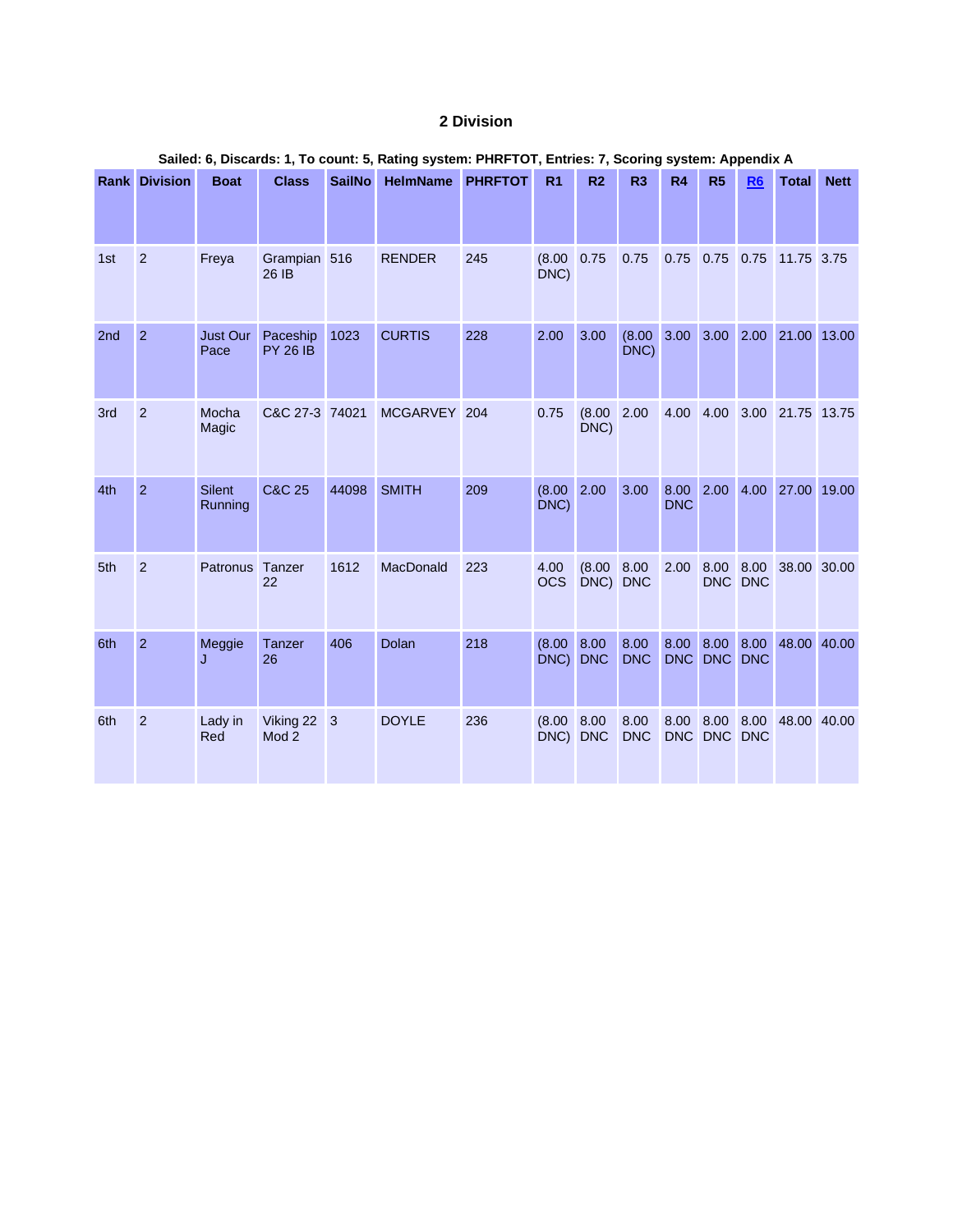#### **R6 - 1 Division**

|                | <b>Rank Division</b> | <b>Boat</b>      | <b>Class</b>         | <b>SailNo</b> | <b>HelmName</b> | <b>PHRFTOT</b> | <b>Start</b> | <b>Finish</b>    |         | <b>Elapsed Corrected Points</b> |      |
|----------------|----------------------|------------------|----------------------|---------------|-----------------|----------------|--------------|------------------|---------|---------------------------------|------|
| $\overline{1}$ | 1                    | <b>Flintlock</b> | C&C Red<br>Wing 30   | 4017          | SHERRATT 187    |                | 180000       | 19:19:19 1:19:19 |         | 1:16:21                         | 0.75 |
| $\overline{2}$ | 1                    | <b>Bell Air</b>  | C&C 27-5 84189       |               | <b>REIDEL</b>   | 182            | 180000       | 19:21:30         | 1:21:30 | 1:19:08                         | 2.00 |
| 3              | 1                    | J24              | J <sub>24</sub>      | 3880          | <b>BRESETT</b>  | 163            | 180000       | 19:20:19 1:20:19 |         | 1:20:36                         | 3.00 |
| $\overline{4}$ | $\overline{1}$       | Spankin<br>Mad   | Hawkfarm 26075<br>28 |               | THOMSON,<br>B   | 172            | 180000       | 19:22:45 1:22:45 |         | 1:21:44                         | 4.00 |

#### **Start: Start 1, Finishes: Place**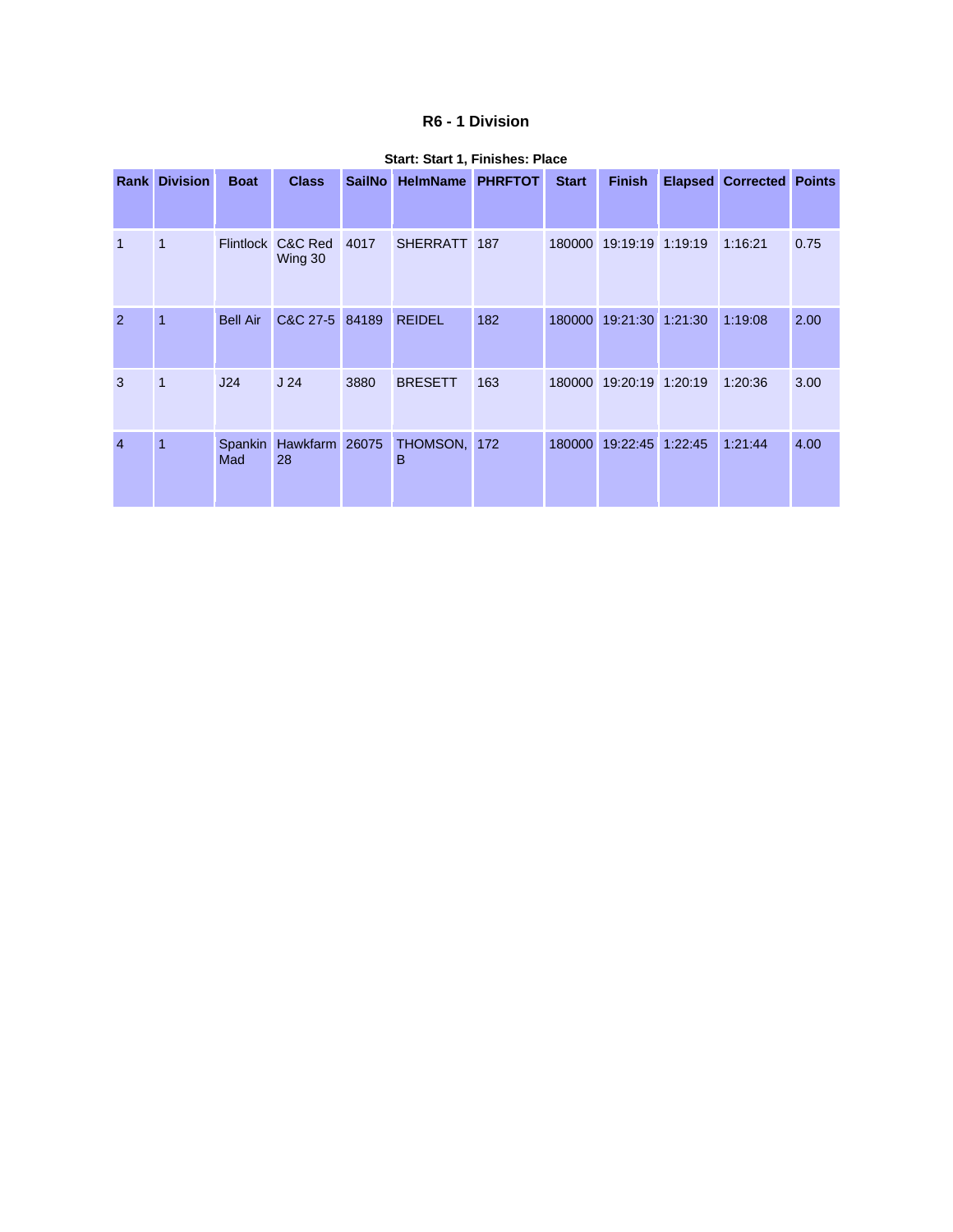#### **R6 - 3 Division**

|                | <b>Rank Division</b> | <b>Boat</b>                  | <b>Class</b>            | <b>SailNo</b> | <b>HelmName</b>   | <b>PHRFTOT</b> | <b>Start</b> | <b>Finish</b>           | <b>Elapsed</b> | <b>Corrected Points</b> |      |
|----------------|----------------------|------------------------------|-------------------------|---------------|-------------------|----------------|--------------|-------------------------|----------------|-------------------------|------|
| $\overline{1}$ | 3                    | <b>Beowulf</b>               | Niagara<br>26 OB        | 147           | THOMSON, A        | 206            | 181000       | 19:18:41                | 1:08:41        | 1:04:03                 | 0.75 |
| 2              | $\overline{3}$       | Grayling                     | Grampian<br>26 OB       | 431           | <b>COOKE</b>      | 230            |              | 181000 19:22:02 1:12:02 |                | 1:04:37                 | 2.00 |
| 3              | 3                    | <b>Brave</b><br>and<br>Crazy | Tanzer 22               | 2104          | <b>GOUDESEUNE</b> | 250            | 181000       | 19:27:28 1:17:28        |                | 1:07:22                 | 3.00 |
| $\overline{4}$ | 3                    | Quinte                       | <b>Hullmaster</b><br>31 | 19            | <b>SHAW</b>       | 253            | 181000       | 19:35:46                | 1:25:46        | 1:14:14                 | 4.00 |
| 5              | $\mathbf{3}$         | Green<br>Onion               | <b>Shark</b>            | 99            | Stephen Brown     | 219            | 181000       | 19:34:53 1:24:53        |                | 1:17:30                 | 5.00 |
| 6              | 3                    | Deboate                      | Tanzer <sub>26</sub>    | 726           | Campbell          | 246            | 181000       | 19:41:17 1:31:17        |                | 1:19:52                 | 6.00 |

#### **Start: Start 1, Finishes: Place**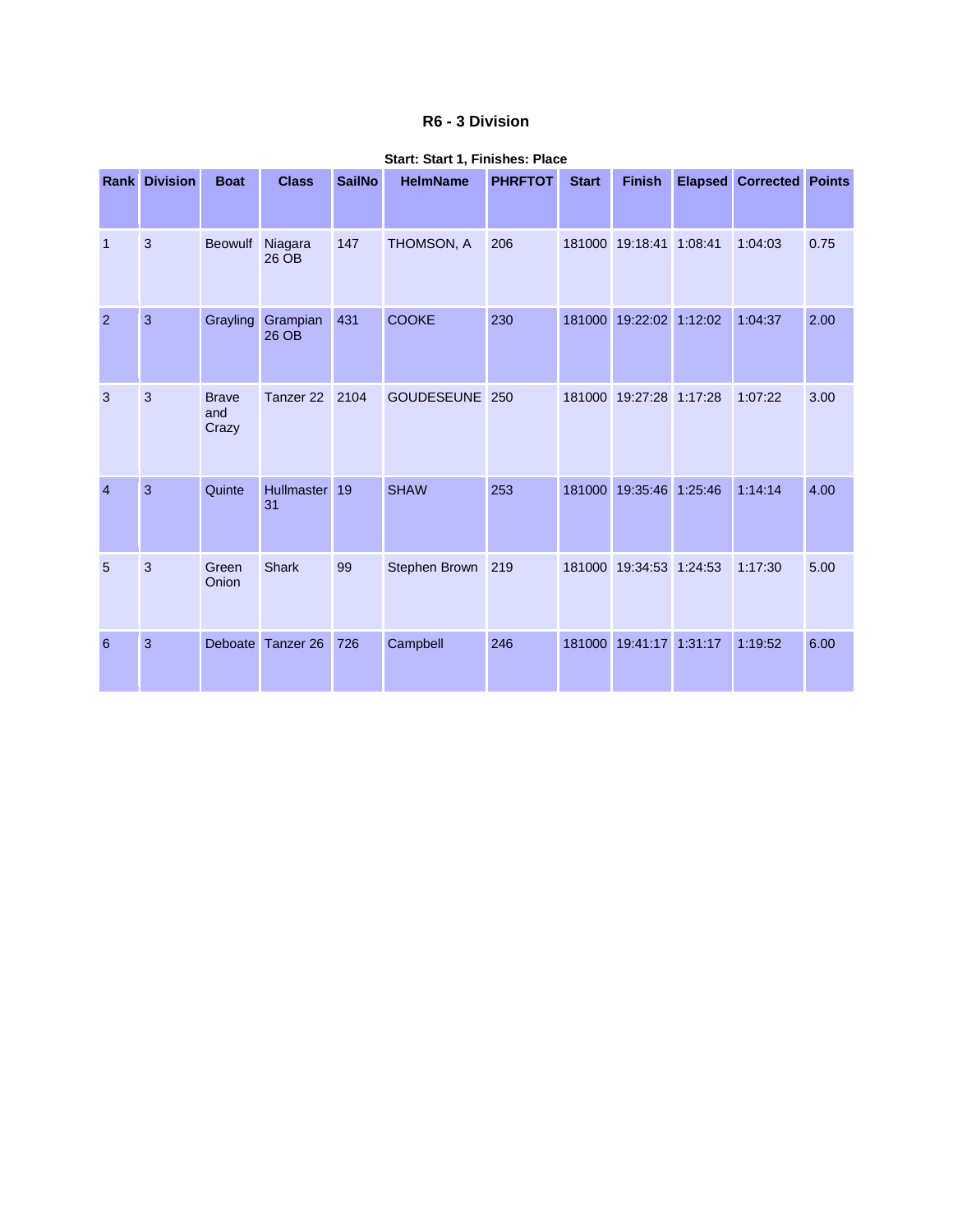#### **R6 - Shark Division**

|                 | <b>Rank Division</b> | <b>Boat</b>                        | <b>Class</b>            | <b>SailNo</b> | <b>HelmName</b>           | <b>PHRFTOT</b> | <b>Start</b> | <b>Finish</b>             | <b>Elapsed Corrected Points</b> |       |
|-----------------|----------------------|------------------------------------|-------------------------|---------------|---------------------------|----------------|--------------|---------------------------|---------------------------------|-------|
| $\overline{1}$  | <b>Shark</b>         | sPinner                            | <b>SHARK 1769</b><br>24 |               | <b>FINDLATER</b>          | 219            |              | 180500 19:29:29 1:24:29   | 1:17:08                         | 0.75  |
| $\overline{2}$  | <b>Shark</b>         | <b>Stress</b><br><b>Relief</b>     | SHARK 612<br>24         |               | <b>STARR</b>              | 219            |              | 180500 19:29:42 1:24:42   | 1:17:20                         | 2.00  |
| $\mathbf{3}$    | Shark                | Great<br>White                     | <b>SHARK 1880</b><br>24 |               | <b>MACKLIN</b>            | 219            |              | 180500 19:29:54 1:24:54   | 1:17:31                         | 3.00  |
| $\overline{4}$  | <b>Shark</b>         | Paradox                            | <b>SHARK</b> 1485<br>24 |               | MUNROE, D 219             |                |              | 180500 19:30:54 1:25:54   | 1:18:25                         | 4.00  |
| $\overline{5}$  | Shark                | Mako                               | <b>SHARK 1762</b><br>24 |               | WAGER /<br><b>KENNEDY</b> | 219            |              | 180500 19:31:42 1:26:42   | 1:19:09                         | 5.00  |
| $6\phantom{1}6$ | Shark                | Grey<br>Hound                      | SHARK 384<br>24         |               | <b>GRAY</b>               | 219            |              | 180500 19:32:40 1:27:40   | 1:20:02                         | 6.00  |
| $\overline{7}$  | Shark                | Cordon<br><b>Bleu</b>              | <b>SHARK 1112</b><br>24 |               | <b>SALVAGNO</b>           | 219            |              | 180500 19:33:16 1:28:16   | 1:20:35                         | 7.00  |
| 8               | <b>Shark</b>         | Rub-a-<br>Dub                      | <b>SHARK</b> 1892<br>24 |               | <b>LEGATE</b>             | 219            |              | 180500 19:33:30 1:28:30   | 1:20:48                         | 8.00  |
| 9               | <b>Shark</b>         | Unicorn                            | <b>SHARK</b> 1831<br>24 |               | <b>BURCHAT</b>            | 219            |              | 180500  19:34:11  1:29:11 | 1:21:25                         | 9.00  |
| 10              | <b>Shark</b>         | <b>Nautical</b><br><b>Disaster</b> | <b>SHARK</b><br>24      |               | Giesbrecht                | 219            |              | 180500 19:38:00 1:33:00   | 1:24:54                         | 10.00 |

#### **Start: Start 1, Finishes: Place**